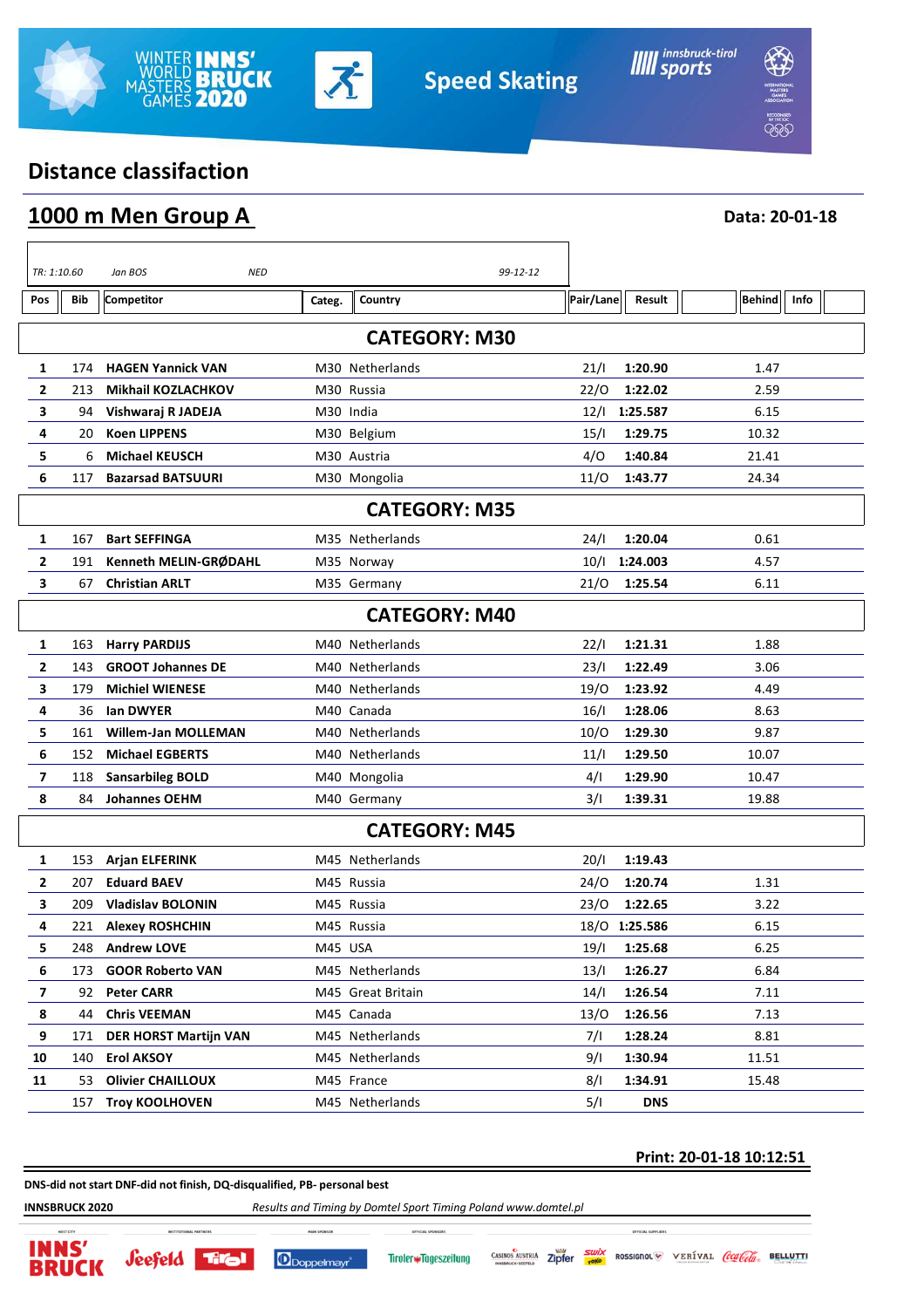







| <b>JNAL</b><br>INTERN<br>MASTI<br>е.<br>оÑ |  |
|--------------------------------------------|--|
|                                            |  |

| <b>CATEGORY: M50</b> |     |                            |                 |      |                  |  |
|----------------------|-----|----------------------------|-----------------|------|------------------|--|
| 1                    | 145 | <b>RUIJTER Eric DE</b>     | M50 Netherlands | 18/1 | 1:24.008<br>4.57 |  |
| $\overline{2}$       | 198 | <b>Atle VARVIK</b>         | M50 Norway      | 15/O | 1:24.14<br>4.71  |  |
| 3                    | 242 | <b>Uel ARCHULETTA</b>      | M50 USA         | 20/0 | 1:24.30<br>4.87  |  |
| 4                    | 151 | <b>Koos DIJKSTRA</b>       | M50 Netherlands | 17/1 | 1:25.35<br>5.92  |  |
| 5                    | 215 | Igor IATCYSHEN             | M50 Russia      | 1/O  | 1:25.80<br>6.37  |  |
| 6                    | 220 | <b>Rivkat NEZAMETDINOV</b> | M50 Russia      | 17/0 | 1:26.23<br>6.80  |  |
| $\overline{7}$       | 194 | <b>Geir NESSET</b>         | M50 Norway      | 14/0 | 1:27.53<br>8.10  |  |
| 8                    | 226 | <b>Dmitry ZAYTSEV</b>      | M50 Russia      | 12/0 | 1:29.87<br>10.44 |  |
| 9                    | 155 | <b>Martijn JAGER</b>       | M50 Netherlands | 9/O  | 1:33.81<br>14.38 |  |
| 10                   | 74  | <b>Stephan HAUEISEN</b>    | M50 Germany     | 8/O  | 1:34.93<br>15.50 |  |
| 11                   | 37  | <b>Marc HINTON</b>         | M50 Canada      | 5/0  | 1:36.14<br>16.71 |  |
| 12                   | 17  | Andrei MIADZVEDZEU         | M50 Belarus     | 6/1  | 1:39.82<br>20.39 |  |
| 13                   | 19  | <b>Vadzim SHASHARYN</b>    | M50 Belarus     | 6/O  | 1:42.84<br>23.41 |  |
| 14                   | 90  | <b>Tino ZABEL</b>          | M50 Germany     | 3/0  | 1:49.10<br>29.67 |  |
| 15                   | 15  | <b>Pavel MANKO</b>         | M50 Belarus     | 2/1  | 1:52.53<br>33.10 |  |
| 16                   | 116 | <b>Batorgil BATCHULUUN</b> | M50 Mongolia    | 2/0  | 1:52.68<br>33.25 |  |
| 17                   | 73  | <b>Volker HANNIG</b>       | M50 Germany     | 1/1  | 2:03.02<br>43.59 |  |
|                      | 51  | <b>Mika SIREN</b>          | M50 Finland     | 16/O | <b>DNS</b>       |  |

Start: 09:00 Finish: 09:30

**Starters:** *Bernhard MAYER (GERMANY)* **Chief Referee:** *Leen Van Den HEUVEL (GERMANY)*

Temp: 1°C - Humidity: 95 % - Ice: -5.5°C

**Print: 20-01-18 10:12:52**

**DNS-did not start DNF-did not finish, DQ-disqualified, PB- personal best**

**INNSBRUCK 2020** *Results and Timing by Domtel Sport Timing Poland www.domtel.pl*

**INNS** 

**BRUCK** 









Zipfer

ROSSIGNOL VERÍVAL COCIOCO BELLUTTI

OFFICIAL SUPPLIERS